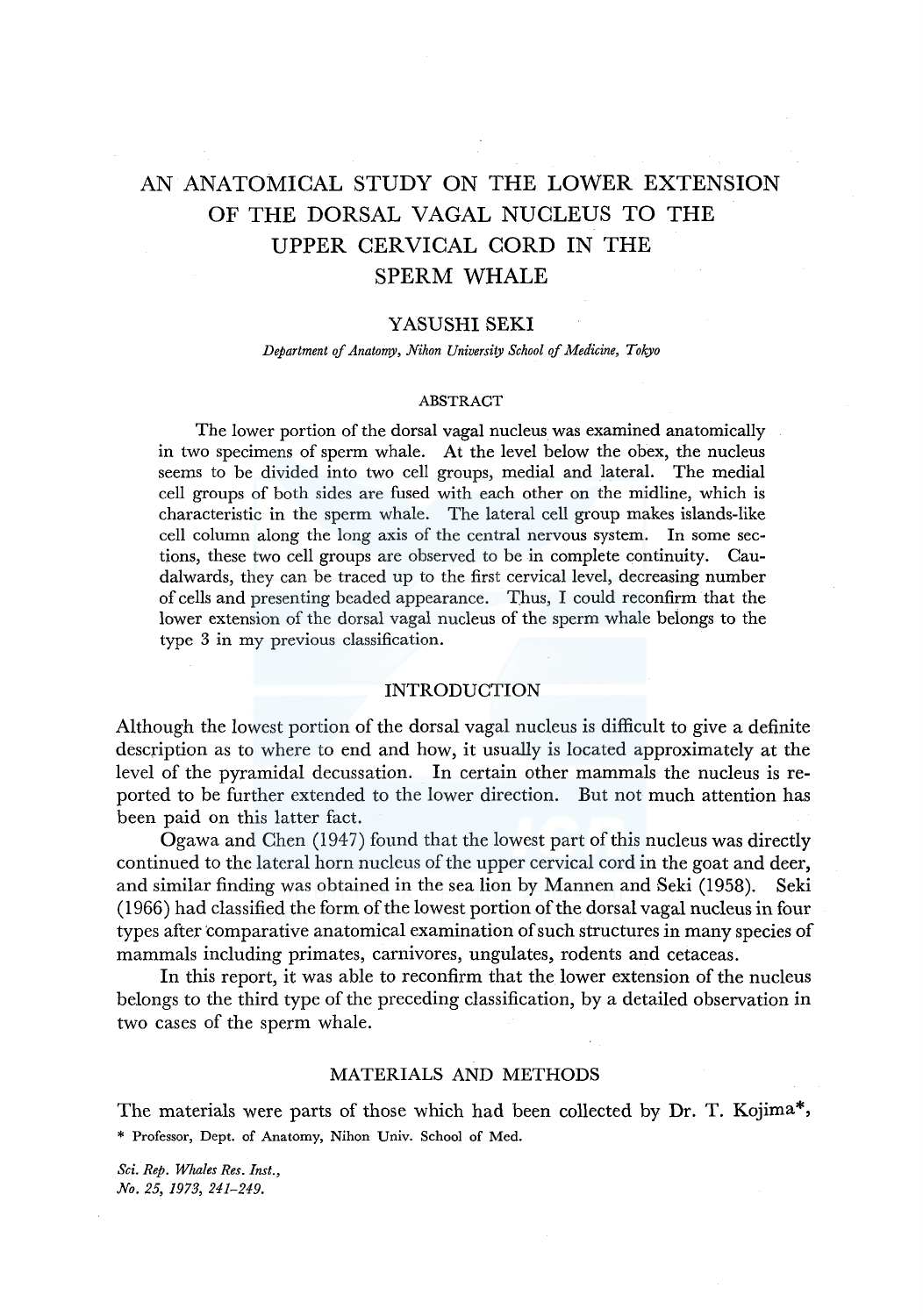when he was on a whaling expedition in the Antarctic Ocean in 1949-50. Many thanks are due to the profound kindness of Dr. Kojima to offer me the precious materials to the present work.

The first specimen was the portion, 28 mm in length, covering from the level 3. 7 mm above the obex to the upper end of the spinal cord including the first cervical cord. The second was the part, 44 mm in length, extending from the level 10 mm above the obex to that part which included the first cervical cord. These two had been preserved in formalin. Both materials, after having been cut off to meet the purpose, they were refixed in Muller's solution in 37°C for two weeks and mounted in celloidin through the usual manner. Serial sections of 35  $\mu$  in thickness, along the transverse plane for the first case and horizontal plane for the second, were made. Each fifth sections (the first and sixth and so forth with the last order of each figure being 1 and 6) were stained by the Kluver-Barrera method and each lOth sections (lOth, 20th, 30th, etc.) were also treated by the Weigert-Pal or Kultschitzky's method for myelin staining.

## RESULTS

The dorsal vagal nucleus and its lower extension are seen as palely stained areas in the myelin stained sections and they are easily discriminated as a prominent cell group distinctly bordered from the surrounding  $(Pl, I, Fig. 1)$ . The examination of the cell staining preparates reveals that substantially large cells, ellipsoidal or spindle-shaped, constitute the principal cellular component of the nucleus (Pl. I, Fig. 2). In transverse sections, majority of cells possesses long axis in the direction oriented from the dorsomedial to ventrolateral, with approximately 50–100  $\mu$  in the long diameter and 30–60  $\mu$  in the short one. They are large in size next to cells of the hypoglossal nucleus in the lower medulla or the anterior horn of the upper spinal cord of the sperm whale.

On the lateral or the dorsolateral to the nucleus is another aggregation of small cells, part of which is found in a small number, though, within the above mentioned large cell group.

> Fig. 1. Approximate distribution of cells in transverse sections of the lower medulla and the lst cervical cord in case 1, Klüver-Barrera,  $\times$  12.

Each of drawings was made by accumulation of neighbouring 4 sections (stained every 5th sections) on one plane. Cells of dorsal vagal nucleus and its lower extension were indicated by black dots.

- a: Lower medulla above the obex (Section numbers; 281, 286, 291 and 296 of block 2.). Note the hypoglossal nucleus lying far ventral apart from the bottom of the 4th ventricle.
- b: Lowest medulla (Section numbers; 421, 426, 431 and 436 of block 1.). Dorsal vagal nucleus is extended laterally and makes lateral cell group of lower extension.
- c: First cervical cord (Section numbers; 101, 106, 111 and 116 of block 1.). Medial cell groups of lower extension of both sides are completely fused on the midline.

*Sci. Rep. Whales Res. Inst., .No. 25, 197 3.*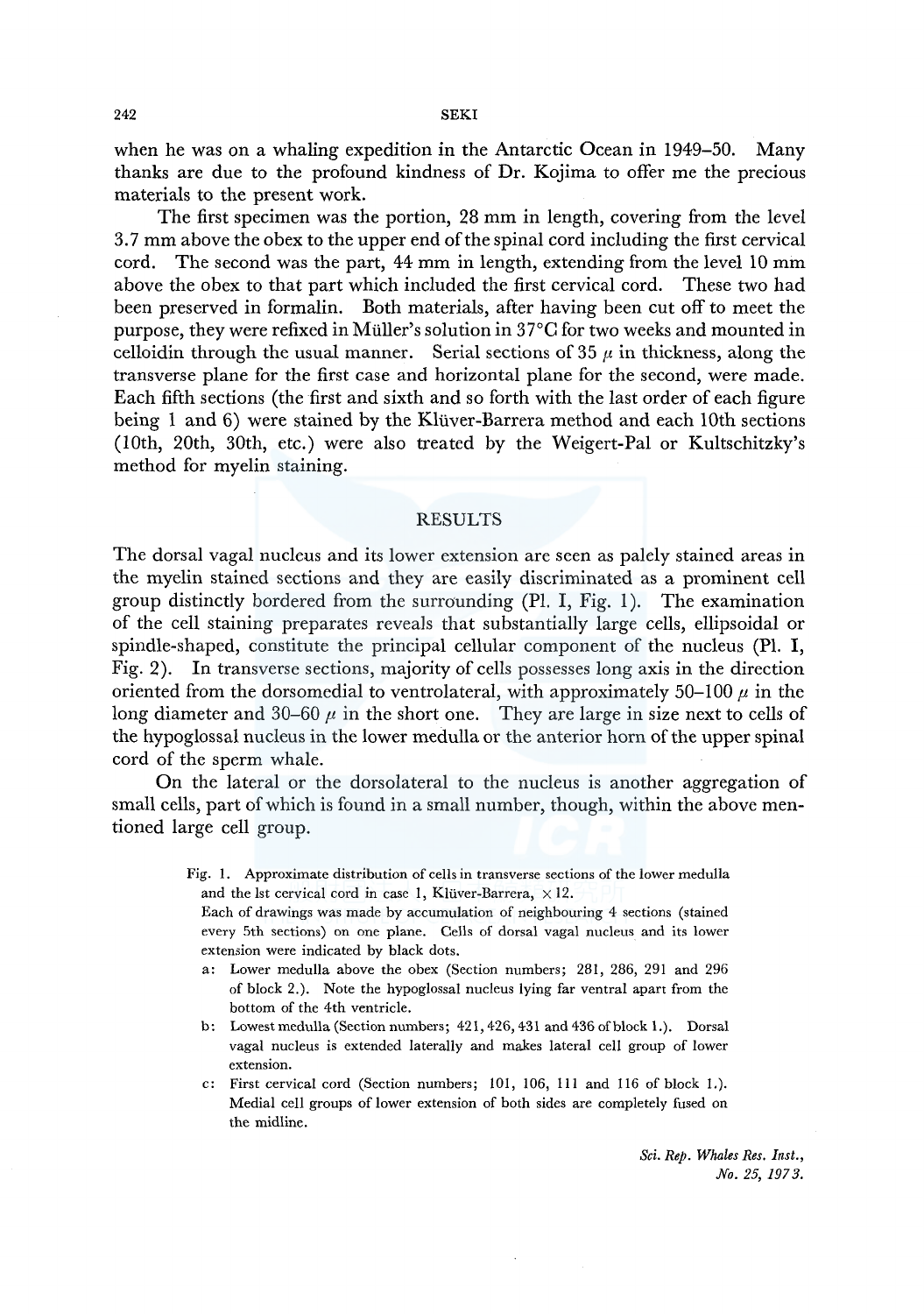$\bar{u}$ 





 $\mathbf{c}$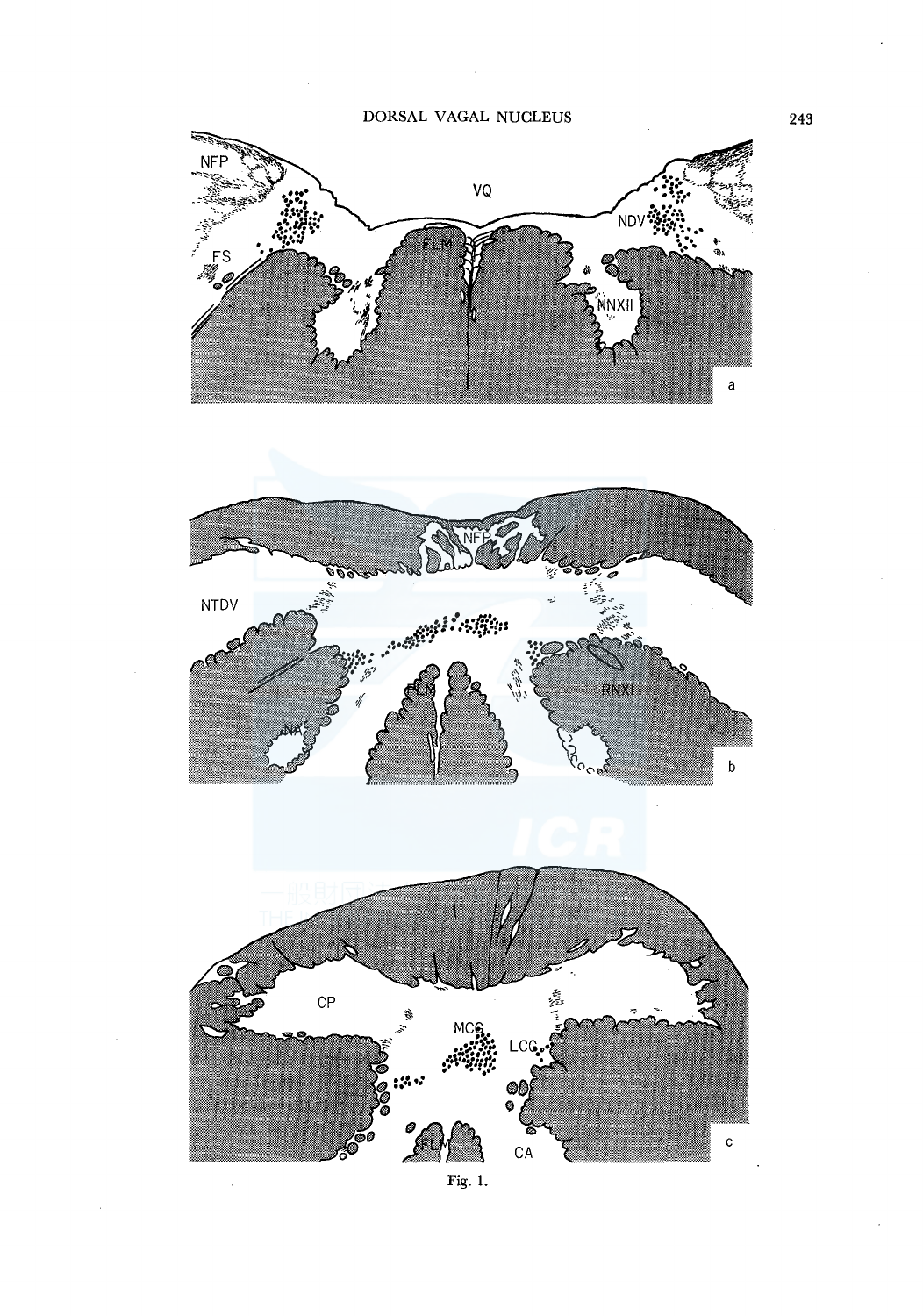244 SEKI

Other than these two different cell groups, there exist small collections of cells, apparently similar in nature to those in the dorsal vagal nucleus, located in the reticular formation of the lower medulla and the lateral funiculus of the upper cervical cord, distributed longitudinally with islands-like interruptions. But owing to the limitation of the material obtained, no relationship of these cell groups with the dorsal vagal nucleus or its lower extension could be clarified in this study.



Fig. 2. Approximate distribution of cells projected from transverse sections (stained every 5th sections) on the horizontal plane in case 1, Klüver-Barrera,  $\times$  4.5. Arrows in left show levels of figures 1 and plate.

In the level higher than the obex, the dorsal vagal nucleus is situated close to the fourth venticle and inside the ala cinerea as in the cases of most other mammals. Conspicuously marked is the distance between this nucleus and the hypoglossal nucleus because of the different location of the latter, which is observed to be in ventral apart from the fourth ventricle in this level in the sperm whale (Fig. 1, a).

> *Sci. Rep. Whales Res. Inst., No. 25, 1973.*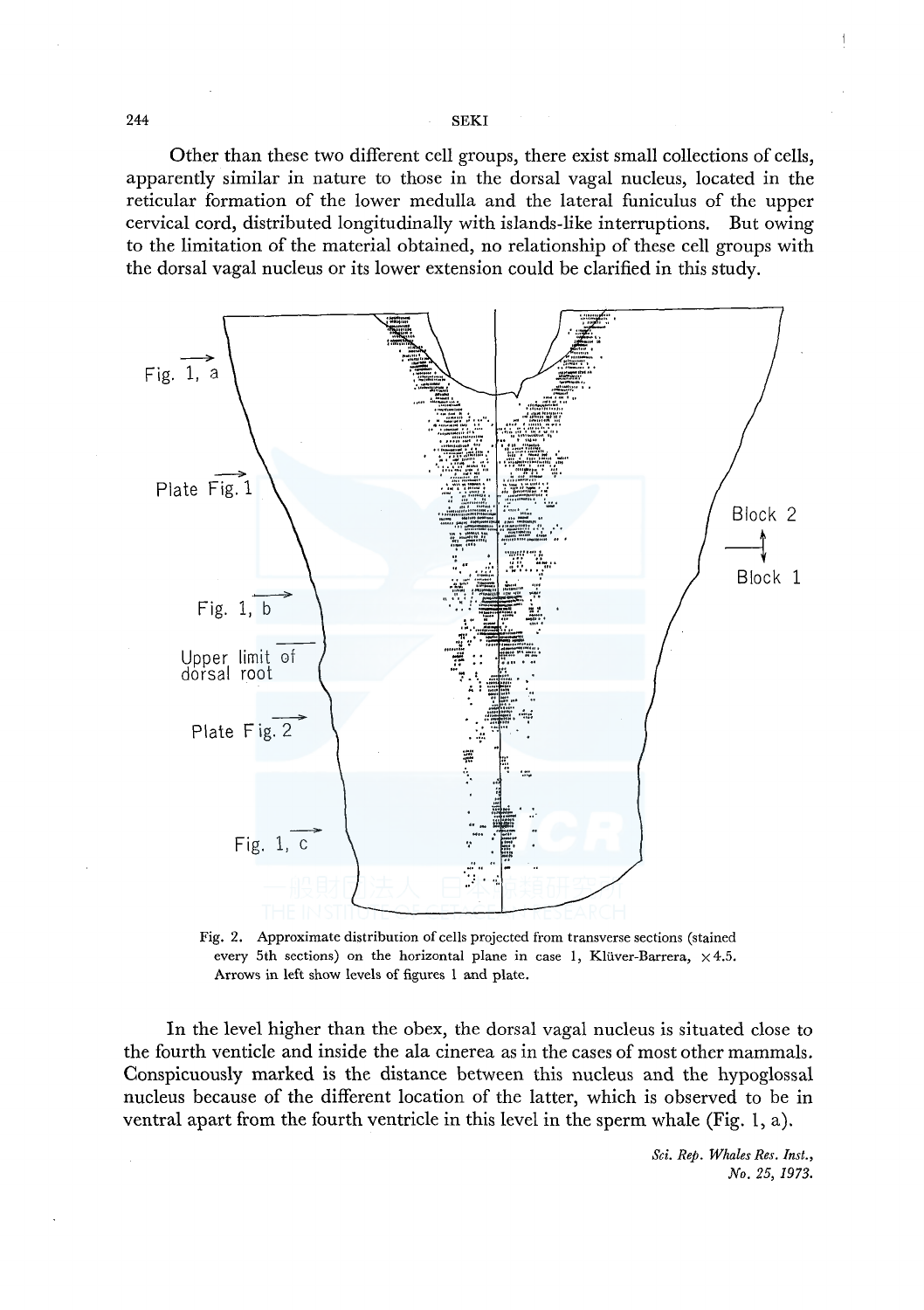

Fig. 3. Approximate distribution of cells superimposed from horizontal sections on the horizontal plane (dorsal view of the lower medulla and the lst cervical cord) in case 2, Klüver-Barrera,  $\times 4$ . \*: Artificial cleft.

*Sci, Rep. Whales Res. Inst., No. 25, 1973.*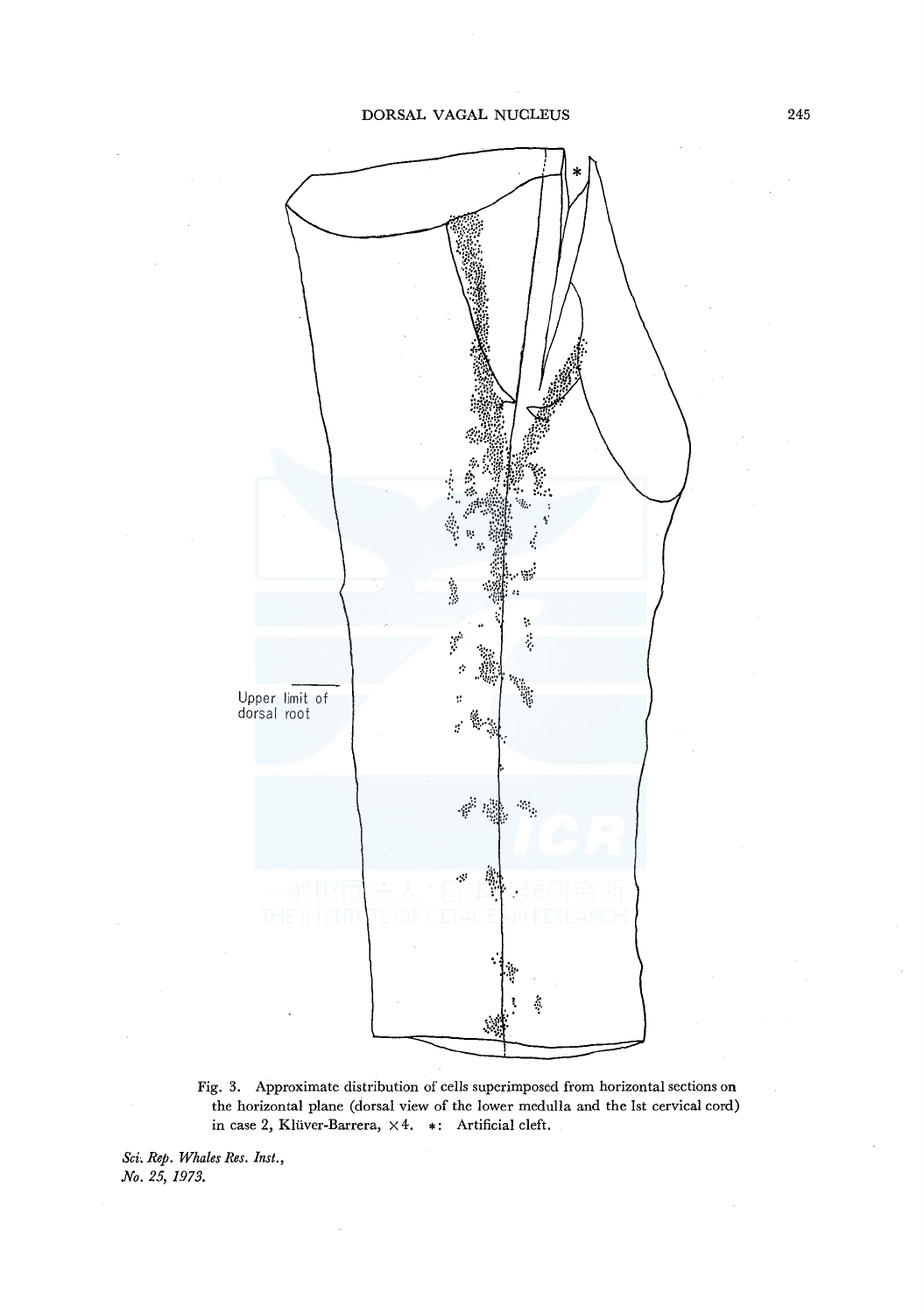In the part lower than the obex, the dorsal vagal nuclei on both sides are recognized to approach gradually toward the midline, and a small number of cells are observed to be existent sporadically between those two nuclei (Figs. 2 and 3). At this level also, the ventrolateral ends of these nuclei, extend in places near the bundle of accessory nerve root running longitudinally at the dorsomedial edge of the lateral funiculus, and tend to for a separate group at some distance of the main nucleus.

At the lowest medulla, these main nuclei completely fuse with each other, and form a transversely long cell group occupying a large area approximately in the middle of the central gray substance (Figs. lb., 2 and 3). Beside this collection of cells, there are found here and there discontinuous cell groups, islands-like in appearance, in proximity of the accessory nerve roots running longitudinally at the dorsomedial margin of the lateral funiculus (Fig. 1, b). In other words, the dorsal vagal nucleus at this level can be distinguished in two parts; one is the main nucleus formed by fusion of the left and right nuclei into a medial cell group, and the other is the lateral one islands-like in appearance, and at the dorsomedial edge of the lateral funiculus. In certain other sections, these two groups of cells are observable to be in complete continuity.

The medial cell group, as it goes lower, is decreased in number of cells in sections from the lowest medulla to the upper cervical cord, until it presents a bead-like appearance. This can be traced as far as the first cervical level, together with the islands-like lateral cell group (Fig. 1, c). As has just been mentioned above, the materials available did not have the part lower than the second cervical cord, so that the further extension could not be identified.

## DISCUSSION

As to the origin nuclei of glossopharyngeal, vagus and accessory nerves, two nuclei, ventral and dorsal, are distinguished. The former is situated at about the center of the reticular formation of the medulla oblongata, termed usually nucleus ambiguus, and innervates the striated muscle. The latter is located at the dorsolateral or lateral to the hypoglossal nucleus, and has been thought to be the origin of the preganglionic fiber of the autonomic nerve which innervates smooth muscles and glands.

The dorsal vagal nucleus (or the dorsal motor nucleus of the vagus nerve) is clearly distiguished from its surrounding as a mass of middle sized nerve cells. Some authors call this dorsal vagal nucleus including termination nucleus (termed nucleus alae cinereae, on occasions) which is found immediately dorsolateral or lateral to that nucleus. It would be relevant to divide it into two and discuss separately instead of treating them as one entity: one as the termination nucleus consisting principally of small cells, another as the origin nucleus which is a group of the middle sized cells.

Olszewsky-Baxter (1954) and Mitchell and Warwick (1955) classified these nuclear cells into three types, but their classifications are different from each other, and neither of these seem to be applied to the materials in this study.

> *Sci. Rep. Whales Res. Inst., No. 25 ,1973.*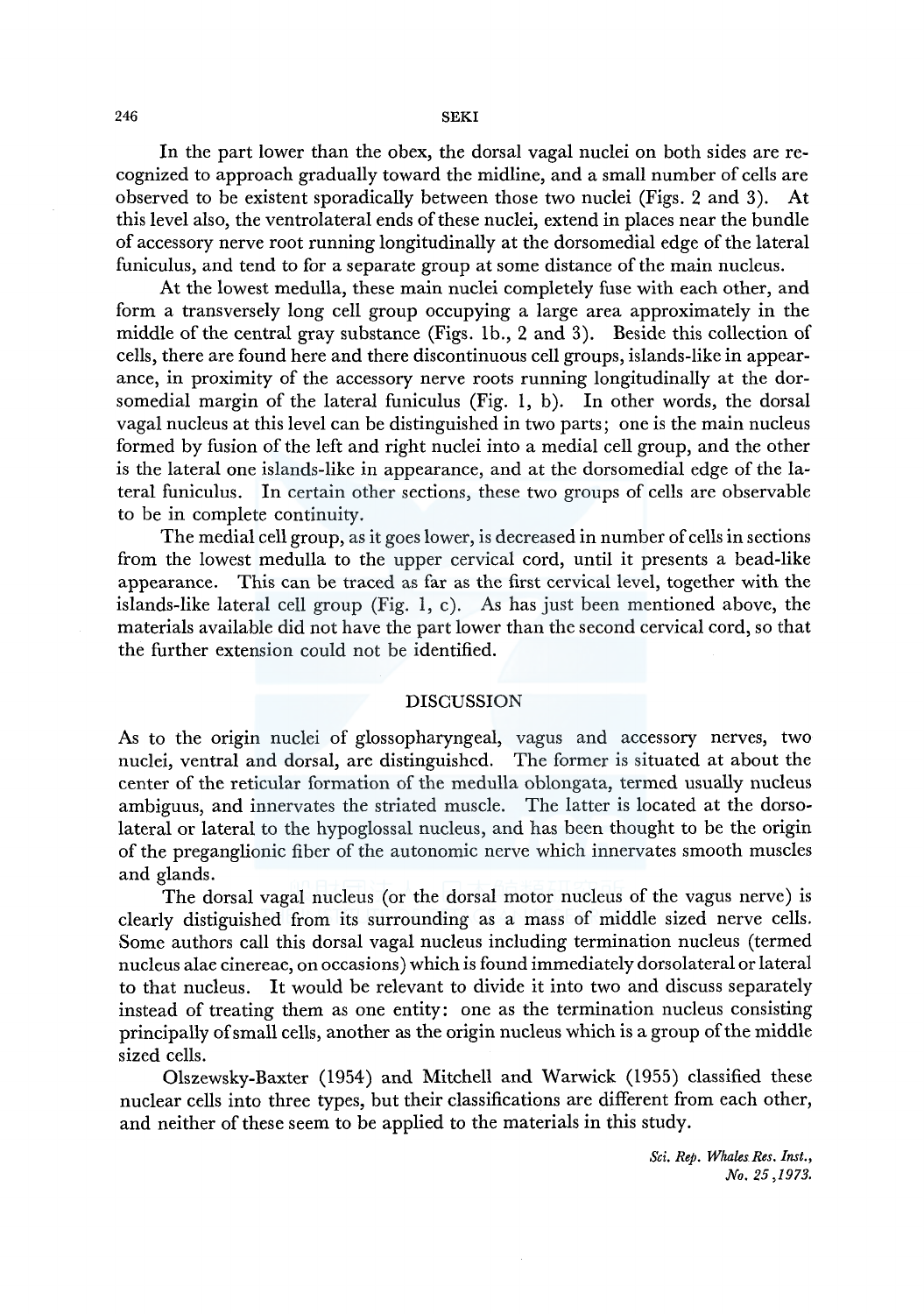In the previous report (1966), I presented an idea to classify into four types the lowest structures of the dorsal vagal nucleus, after comparative anatomical investigations. In man, cat and rabbit, the lowest part of the nucleus decreases gradually cells in number as it gows downward and disappears at as low the level of the pyramidal decussation (type 4 ). The pacific right whale and the common dolphin also belong to this type. In the goat, the lower portion of this nucleus gradually shifts its position to the lateral side, across the pyramidal decussation or the internal arcuate fibers, and reaches the dorsomedial edge of the lateral funiculus of the upper cervical cord. This lower extention of the nucleus shows islands-like interruptions along the long axis of the spinal cord and disappears in the first cervical cord in common cases (type 1). Similar findings can be obtained in the calf, sheep, horse, camel, sea lion, dog and bear. In the pig, unlike those of type 1, two lower extensions are observed, one on the medial side and the other on the lateral side. At the lower medulla, the dorsal vagal nucleus is located at the dorsolateral to the central canal, and even in the portion lower than this level, extending cell groups can be traced intermittently in the same position until to the second cervical level, and in addition, as in case of type 1, laterally situated cell islands are still recognizable discontinuously along the dorsolateral edge of the lateral funiculus down to the second cervical cord (type 2). The medial cell group and lateral one are in direct continuity with each other in some sections, but in others there are found occasionally a bundle of thin fibers running between the two groups connecting them. In the case of the sperm whale, as in the pig, two lower extensions, medial and lateral, are identified, but unlike the finding in the pig, the medial cell groups on both sides are fused in the level from the lower part than the obex to the upper cervical cord, which is quite characteristic in the sperm whale (type 3).

Vermeulen (1915, 1916 and 1918) described that in llama, giraffe and porpoise, the dorsal vagal nucleus, at its lower end, constitutes the Nucl. commissuralis motorius vagi, by the fusion of two nuclei at the dorsal part to the central canal.

The lateral cell groups of the lower extension in three types, 1, 2 and 3, are well resemble the intermedio-lateral column (lateral horn nucleus) to develop into the thoracic cord, in respects of their position, size and massiveness of cells, and palely stained gray substance. These features were also noted in Takahashi's report (1913) on the comparative anatomy of the lateral horn nucleus. However, I have had no definitive evidence sofar that the dorsal vagal nucleus and the lateral horn nucleus of the thoracic cord are actually connected even in a stepping-stone-pattern. Similarly no reliable finding that the medial cell group is also connected with the intermedio-medial column at the former's lower part.

Of the lower extensions of the dorsal vagal nucleus, lateral cell group is positionally in a close relation with the accessory nerve root which runs longitudinally along the dorsomedial edge of the lateral funiculus, and it is imagined that these extensions send axons to this root. But the medial cell group did not give any special finding on a possible fiber connection, except there were observed bundles of thin fibers which connects the lateral cell group and the medial one in some sections.

As for the function of the lower extensions of the dorsal vagal nucleus, no

*Sci. Rep. Whales Res. Inst., No. 25, 1973.*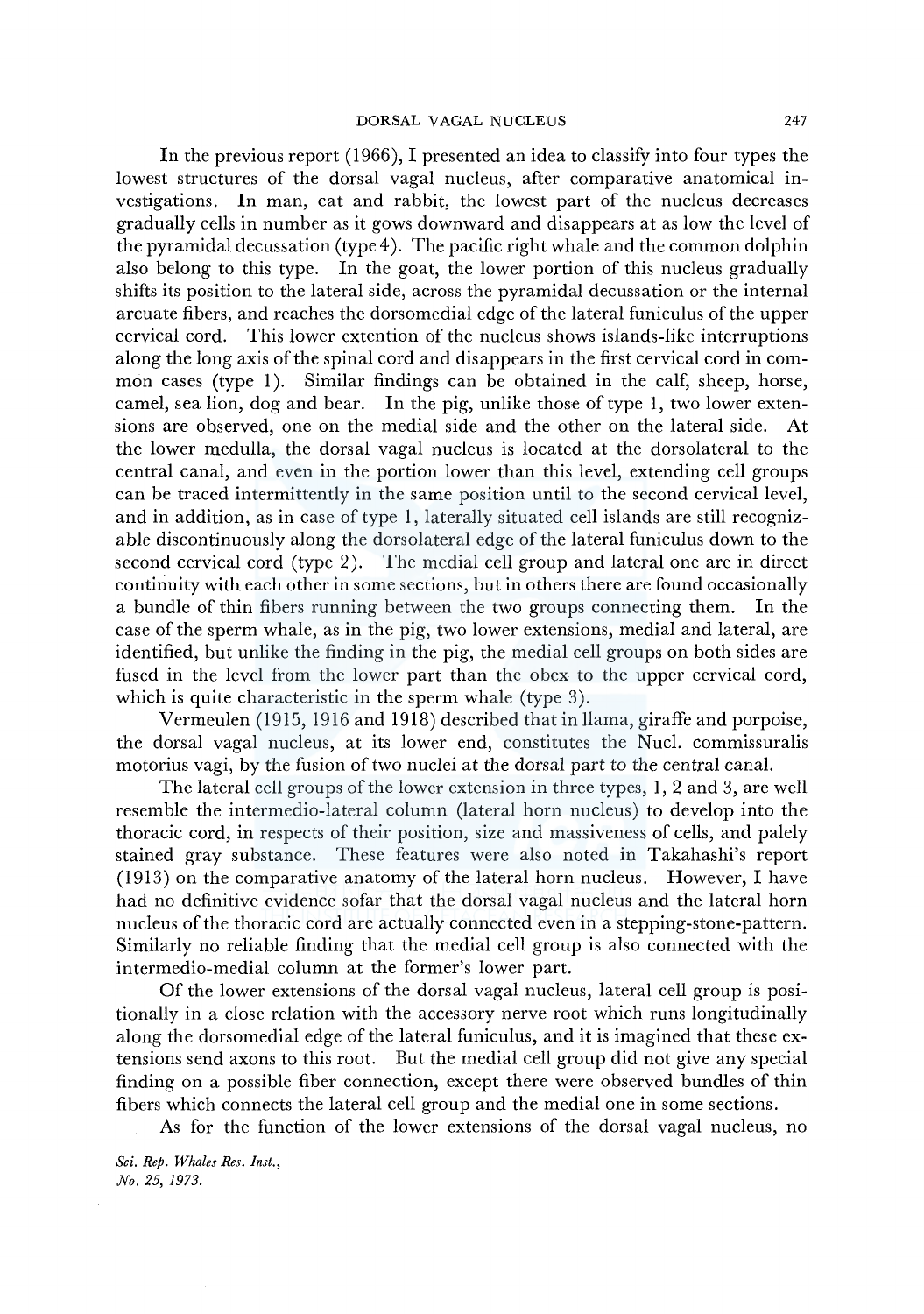#### 248 SEKI

explanation or suggestion could be offered derived from these anatomical findings gained in this study. The utmost that can be deduced is the functions and the innervating areas to be inferred from those of the dorsal vagal nucleus, and no further.

#### **CONCLUSION**

A detailed anatomical examination was made on the dorsal vagal nucleus and its lower extension in 2 cases of the sperm whale. At the lower part of the nucleus, the lower extension consists of the medial cell group and the lateral one at the portion from the lower medulla to the first cervical cord. Characteristic is the fusion of the medial cell groups in both sides on the midline below the obex. In both cell groups gradually decreased cells in number as they go down and continue sporadically in islands-like appearance. The existence of the lower extension was not identified below the 2nd cervical cord.

Following the discussion on the structure of the lowest part of the dorsal vagal nucleus in other mammals, I could reconfirm that the lower extension of the sperm whale belongs to the type 3 in my previous classification.

#### REFERENCES

- MANNEN, H. and Y. SEKI, 1958. Quelques resultats d'observation de la partie superieure de la moelle cervicale anatomie comparee. *Psychiat. et Neural. Japon.* 60: 441-449.
- MITCHELL, G. A. G. and R. WARWICK, 1955. The dorsal vagal nucleus. *Acta Anat.* 25: 371-395.
- OGAWA, T. and Y. CHEN, 1947. On the direct continuance of the dorsal vagal nucleus and the lateral horn nucleus of the spinal cord. *Kaibogaku Zasshi* (= Acta Anat. Nippon.), 23, 9. Proceedings of the 51st meeting of the Japanese Association of Anatomists (in Japanese).
- OLSZEWSKI, J. and D. BAXTER, 1954. *Cytoarchitecture of the human brain stem.* Karger, Baser. 199 pp.
- SEKI, Y., 1966. Comparative anatomical studies on the lower extension of the dorsal vagal nucleus to the upper cervical cord. *Anat. Ree.* 154: 421. Abstracts of 79th session of the American Association of Anatomists.
- TAKAHASHI, D., 1913. Zur vergleichenden Anatomie des Seitenhorns im Ruckenmark der Vertebraten. *Arb. Neural. Inst. Wien. Univ.* 20: 62-83.
- VERMEULEN, H. A. 1915, 1916 and 1918. Cited from KAPPERs, C. U. A., G. C. HUBER and E. C. CROSBY, 1936. *The Comparative anatomy of the nervous system of vertebrates, including man.* Vol. 1. Macmillan, N. Y. 864 pp.

*Sci. Rep. Whales Res. Inst., No. 25, 1973,*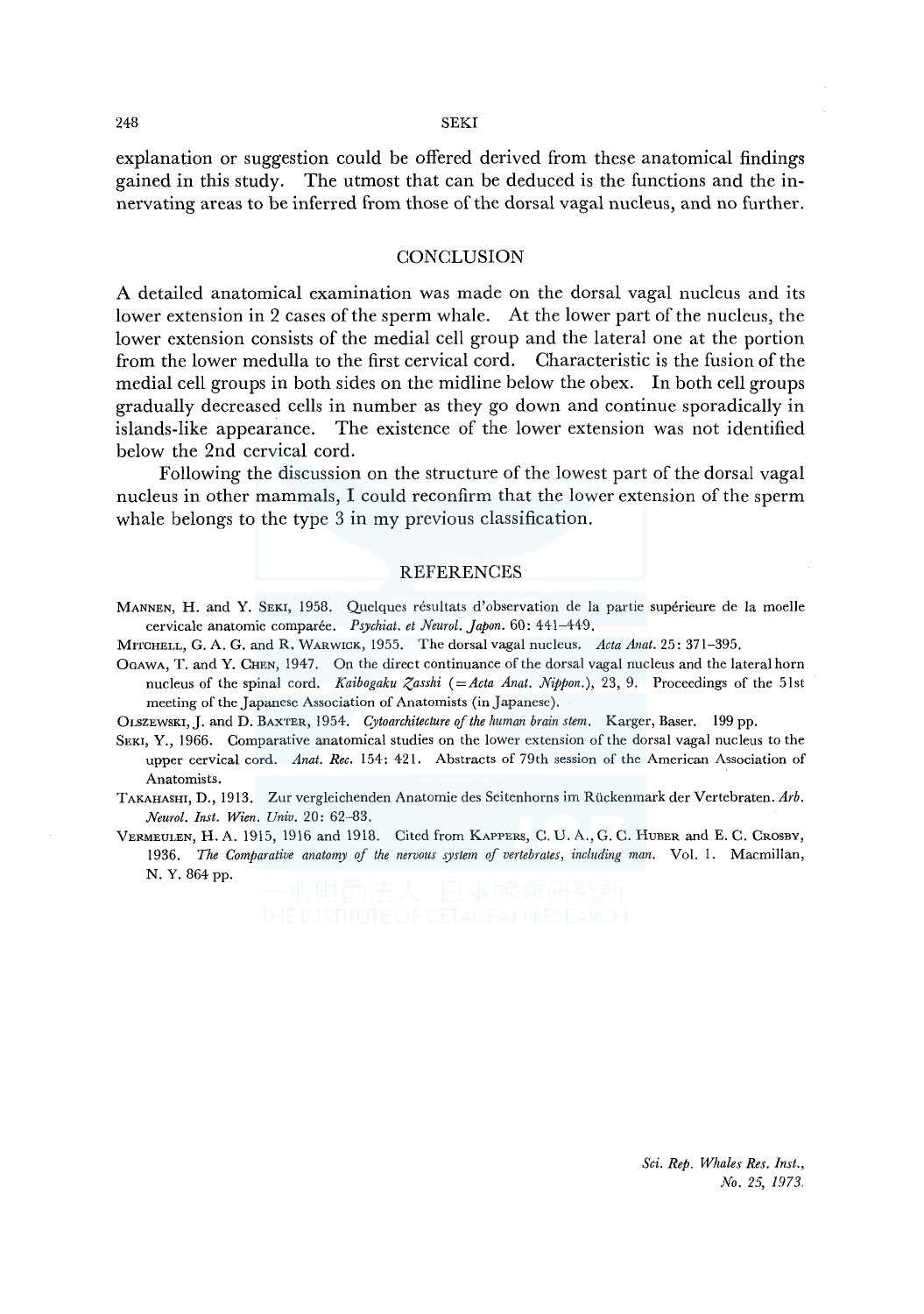#### DORSAL VAGAL NUCLEUS

## EXPLANATION OF PLATE I

- Fig. 1. Lower medulla below the obex (Section number 130 of block 2, Case 1), Kultschitzky, x6.
- Fig. 2. First cervical cord (Section number 261 of block 1, Case 1), Klüver-Barrera,  $\times$  40.  $\rightarrow$ <br/> $\leftarrow:$  Midline.

### Abbreviations in Text-figure 1 and Plate.

| <b>CA</b>  | Anterior horn                | NA.          | Nucleus ambiguus             |
|------------|------------------------------|--------------|------------------------------|
| CР         | Posterior horn               | <b>NDV</b>   | Dorsal vagal nucleus         |
| <b>FLM</b> | Medial longitudinal fascicle | <b>NFP</b>   | Nuclei of posterior funiculi |
| FS         | Solitary fascicle            | <b>NNXII</b> | Hypoglossal nucleus          |
| LCG        | Lateral cell group of the    | <b>NTDV</b>  | Nucleus of descending tract  |
|            | lower extension              |              | of the trigeminal nerve      |
| <b>MCG</b> | Medial cell group of the     | <b>RNXI</b>  | Accessory nerve root         |
|            | lower extension              | VQ.          | Fourth ventricle             |



*Sci. Rep. Whales Res. Inst., No. 25, 1973.*